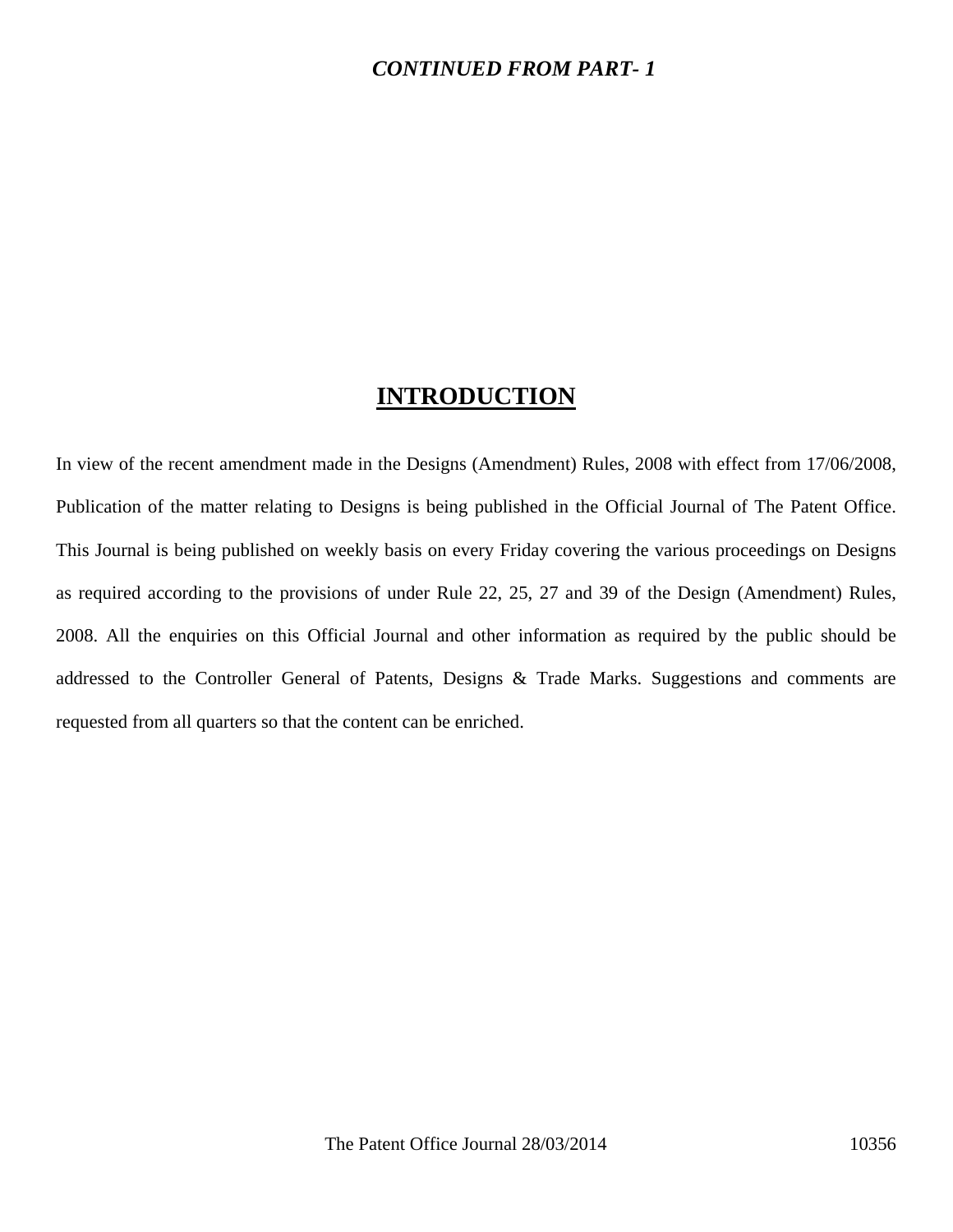# **COPYRIGHT PUBLICATION**

| <b>SL NO</b>     | <b>CASE NUMBERS</b> | <b>RENEWED ON</b> |
|------------------|---------------------|-------------------|
| 1.               | 185601              | 25.02.2014        |
| 2.               | 186971              | 24.02.2014        |
| $\overline{3}$ . | 188282              | 26.02.2014        |
| 4.               | 189609              | 03.03.2014        |
| 5.               | 190261              | 26.02.2014        |
| 6.               | 190297              | 25.02.2014        |
| 7.               | 191010              | 03.03.2014        |
| 8.               | 191012              | 03.03.2014        |
| 9.               | 191735              | 25.02.2014        |
| 10.              | 191999              | 26.02.2014        |
| 11.              | 192202              | 24.02.2014        |
| 12.              | 192538              | 03.03.2014        |
| 13.              | 192957              | 24.02.2014        |
| 14.              | 194166              | 26.02.2014        |
| 15.              | 194420              | 24.02.2014        |
| 16.              | 195529              | 25.02.2014        |
| 17.              | 197643              | 03.03.2014        |
| 18.              | 203275              | 25.02.2014        |
| 19.              | 205870              | 25.02.2014        |
| 20.              | 236186              | 20.03.2014        |
| 21.              | 195380              | 20.03.2014        |
| 22.              | 195178              | 20.03.2014        |
| 23.              | 195092              | 20.03.2014        |
| 24.              | 194771              | 20.03.2014        |
| 25.              | 192831              | 20.03.2014        |
| 26.              | 238310              | 14.03.2014        |
| 27.              | 215989              | 14.03.2014        |
| 28.              | 195584              | 14.03.2014        |
| 29.              | 193551              | 14.03.2014        |
| 30.              | 188937              | 14.03.2014        |
| 31.              | 194943              | 14.03.2014        |
| 32.              | 194810              | 13.03.2014        |
| 33.              | 188897              | 13.03.2014        |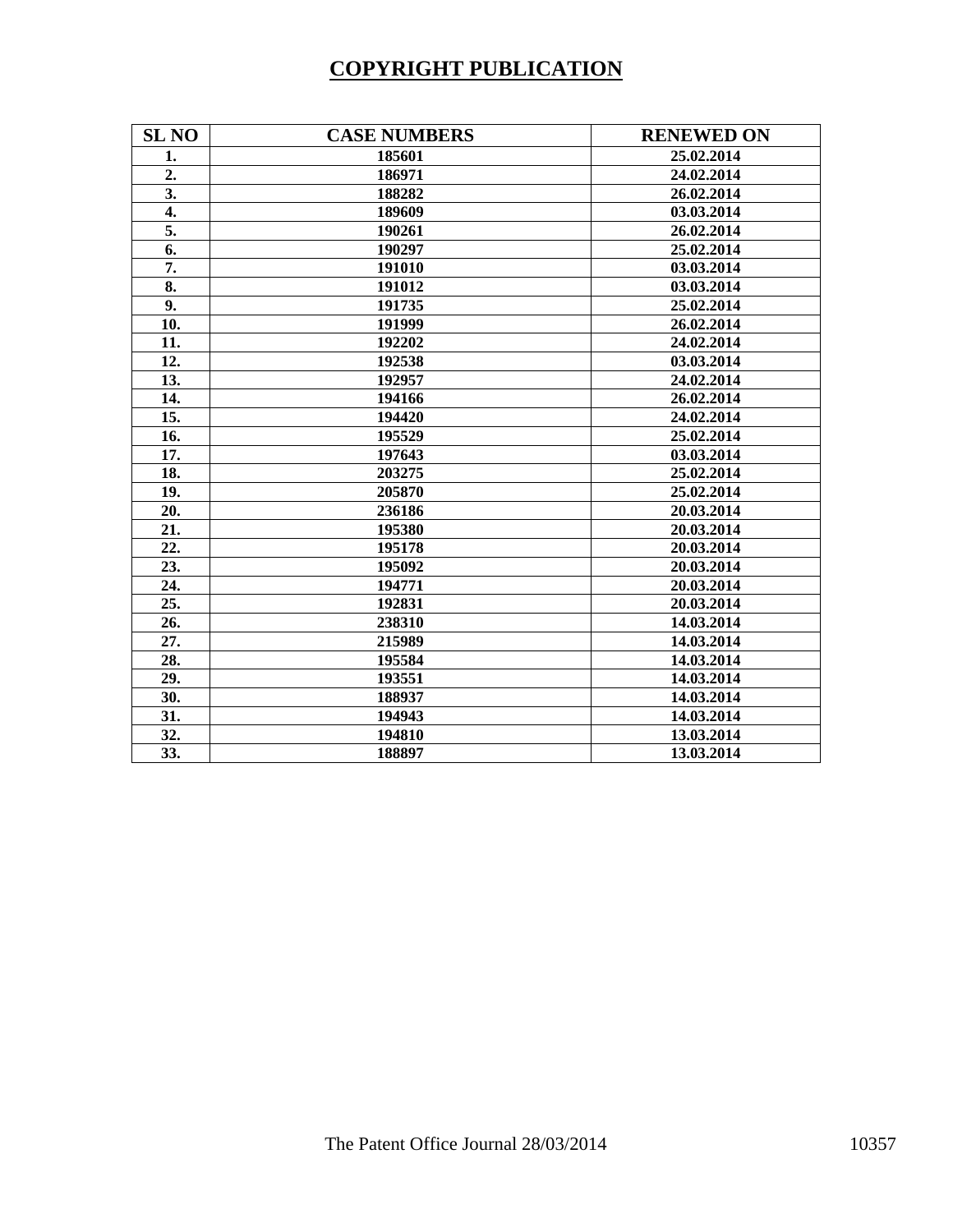## **RESTORATION OF LAPSED DESIGNS UNDER SECTION 12 (2) OF THE DESIGNS ACT, 2000**

### **(01)**

 An application made under Section 12 (2) of the Designs act, 2000 on **11.04.2012**, for Restoration of **Design No.188282 dated 28.02.2002** in the name of **MESO PVT. LTD., A COMPANY INCORPORATED UNDER THE INDIAN COMPANIES ACT, AT 101 CENTRE POINT, JIJIBHAI LANE, LALBAUG, OPP. PAREL POST OFFICE, MUMBAI-400012, MAHARASHTRA, INDIA** has been allowed.

#### **(02)**

An application made under Section 12 (2) of the Designs act, 2000 on **22.07.2013**, for Restoration of **Design No.191010 dated 14.01.2003** in the name of **NILKAMAL LIMITED OF SURVEY NO.-354/2 & 354/3, NEAR RAKHOLI BRIDGE, SILVASSA-KHANVEL ROAD, VILLAGE VASONA, SILVASSA (D & N.H.), (U.T.), INDIA** has been allowed.

### **(03)**

An application made under Section 12 (2) of the Designs act, 2000 on **22.07.2013**, for Restoration of **Design No.191012 dated 14.01.2003** in the name of **NILKAMAL LIMITED OF SURVEY NO.-354/2 & 354/3, NEAR RAKHOLI BRIDGE, SILVASSA-KHANVEL ROAD, VILLAGE VASONA, SILVASSA (D & N.H.), (U.T.), INDIA** has been allowed.

### **(04)**

 An application made under Section 12 (2) of the Designs act, 2000 on **10.09.2013**, for Restoration of **Design No.192538 dated 07.07.2003** in the name of **EASTMAN INDUSTRIES LTD. OF C-87, PHASE-V, FOCAL POINT, LUDHIANA-141010 (PUNJAB), INDIA, AN INDIAN LIMITED COMPANY WHOSE MANAGING DIRECTOR IS JAGDISH RAI SINGAL, INDIAN OF ABOVE ADDRESS** has been allowed.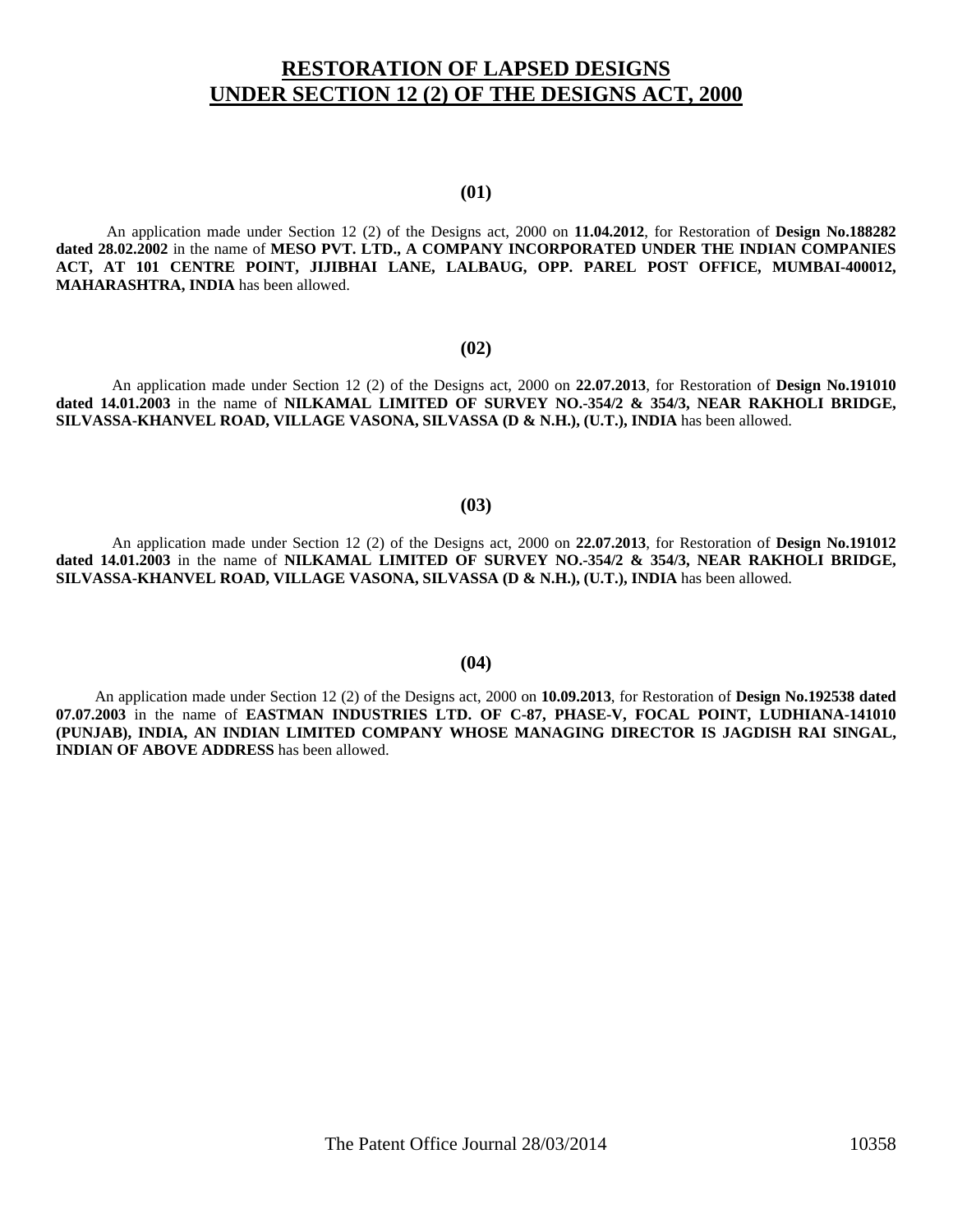## **THE DESIGNS ACT 2000 SECTION 30 DESIGN ASSIGNMENT**

**The Design stands in the name of INTERNATIONAL PATENTS INC. registered under the Designs Act, 2000 has been assigned in the Register of Designs in the name as follows:-** 

| Design No. | <b>Class</b> | <b>Name</b>                                                                                                       |
|------------|--------------|-------------------------------------------------------------------------------------------------------------------|
| 216015     | 24-01        | INDIAN OCEAN MEDICAL, INC., A COMPANY OF THE SEYCHELLES,<br>OF REVOLUTION AVENUE, PO BOX 18, MAHE, THE SEYCHELLES |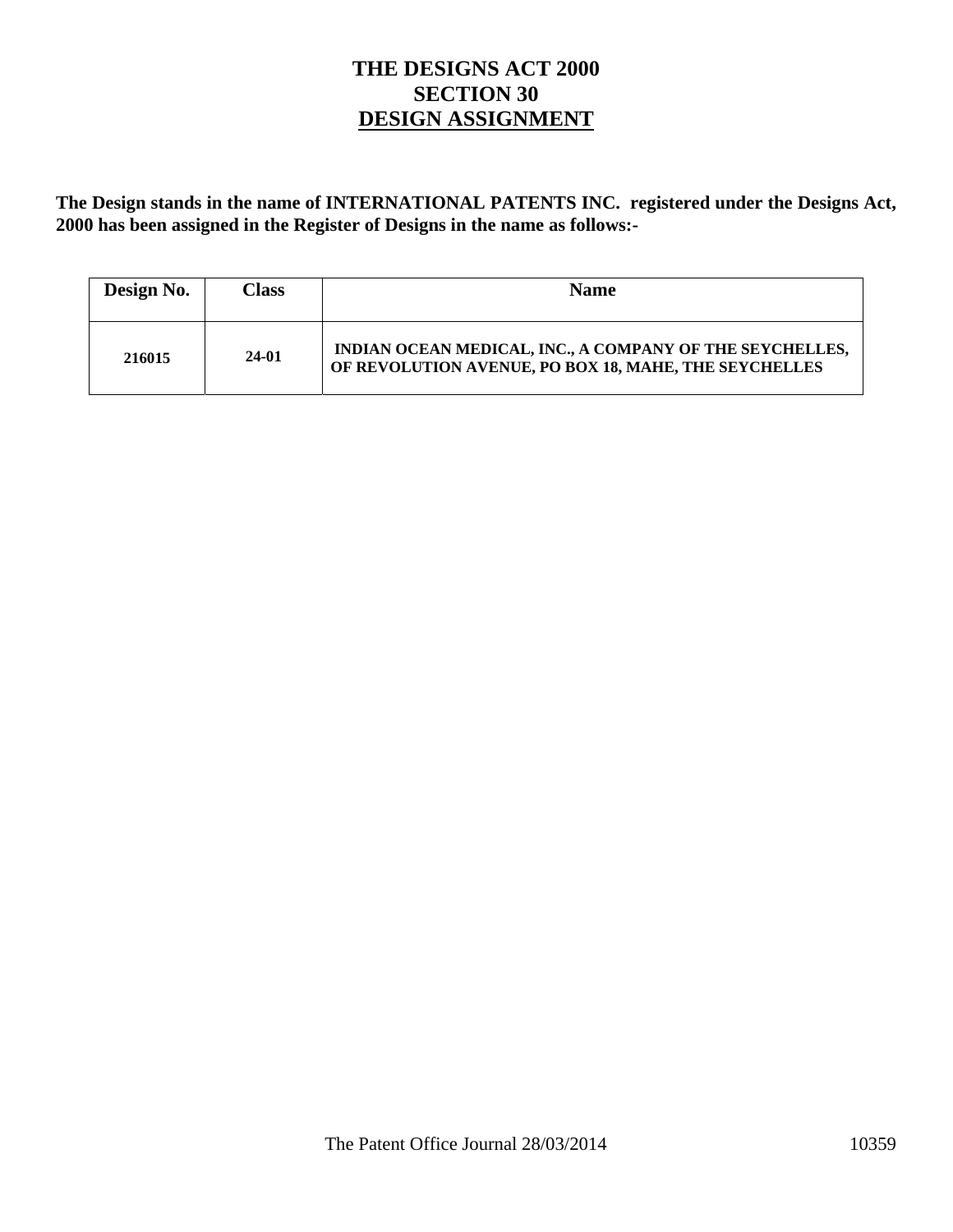### **REGISTRATION OF DESIGNS**

**The following designs have been registered. They are now open for public inspection. In the following each entry the Date of Registration is shown. The Priority Number, Priority Date and Priority Country are also shown**

| <b>DESIGN NUMBER</b>                                                                                                                                                                                                                                              | 254267                                                                                                                   |  |
|-------------------------------------------------------------------------------------------------------------------------------------------------------------------------------------------------------------------------------------------------------------------|--------------------------------------------------------------------------------------------------------------------------|--|
| <b>CLASS</b>                                                                                                                                                                                                                                                      | $09-01$                                                                                                                  |  |
| <b>SHIVBALOK</b>                                                                                                                                                                                                                                                  | 1) MAHINDRA OIL COMPANY (PROPRIETORSHIP FIRM) (INDIA),<br>C/O. 34/20 TIKRI KALAN, MUNDKA NEAR P.V.C. ROAD, DELHI-110041, |  |
| <b>DATE OF REGISTRATION</b>                                                                                                                                                                                                                                       | 05/06/2013                                                                                                               |  |
| <b>TITLE</b>                                                                                                                                                                                                                                                      | <b>CONTAINER</b>                                                                                                         |  |
| PRIORITY NA                                                                                                                                                                                                                                                       |                                                                                                                          |  |
| <b>DESIGN NUMBER</b>                                                                                                                                                                                                                                              | 254135                                                                                                                   |  |
| <b>CLASS</b>                                                                                                                                                                                                                                                      | $07-03$                                                                                                                  |  |
| 1) MOHD. SHAKEEL (PARTNER), NATIONALITY INDIAN TRADING AS VENUS<br><b>INDIA (INDIAN) WHOES ADDRESS IS</b><br>NEAR MINI BY PASS, MAINATHAIR, MORADABAD, UTTAR PARADESH<br>(INDIA)                                                                                  |                                                                                                                          |  |
| <b>DATE OF REGISTRATION</b>                                                                                                                                                                                                                                       | 29/05/2013                                                                                                               |  |
| <b>TITLE</b>                                                                                                                                                                                                                                                      | <b>SPOON</b>                                                                                                             |  |
| PRIORITY NA                                                                                                                                                                                                                                                       |                                                                                                                          |  |
| <b>DESIGN NUMBER</b>                                                                                                                                                                                                                                              | 252078                                                                                                                   |  |
| <b>CLASS</b>                                                                                                                                                                                                                                                      | $26-03$                                                                                                                  |  |
| 1) PROMPTEC RENEWABLE ENERGY SOLUTIONS PVT LTD A COMPANY<br><b>INCORPORATED UNDER INDIAN COMPANIES ACT, 1956 HAVING ITS</b><br><b>REGISTERED OFFICE:</b><br>SHIBRA FARMS, NAGASANDRA MAIN ROAD, 8TH MILE, TUMKUR ROAD,<br>BANGALORE-560073 KARNATAKA STATE, INDIA |                                                                                                                          |  |
| <b>DATE OF REGISTRATION</b><br>05/03/2013                                                                                                                                                                                                                         |                                                                                                                          |  |
| <b>TITLE</b>                                                                                                                                                                                                                                                      | PUBLIC LIGHTING FIXTURE                                                                                                  |  |
| <b>PRIORITY NA</b>                                                                                                                                                                                                                                                |                                                                                                                          |  |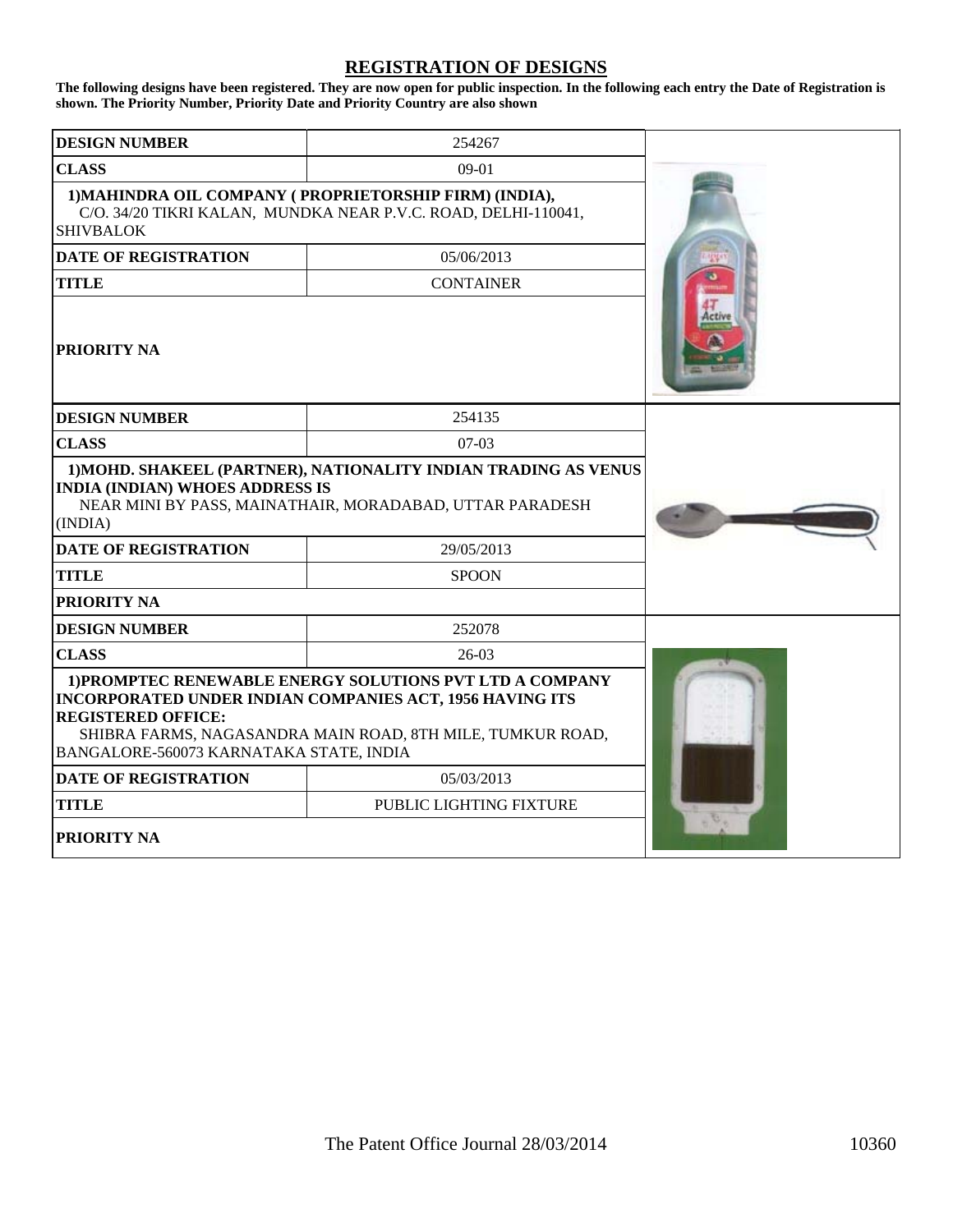| <b>DESIGN NUMBER</b>                                      |                                                                                                                                                                                                        |  |
|-----------------------------------------------------------|--------------------------------------------------------------------------------------------------------------------------------------------------------------------------------------------------------|--|
|                                                           | 254136                                                                                                                                                                                                 |  |
| <b>CLASS</b>                                              | $07-03$                                                                                                                                                                                                |  |
| <b>ADDRESS IS</b><br>UTTAR PARADESH (INDIA)               | 1) MOHD. SHAKEEL (PARTNER), NATIONALITY<br><b>INDIAN TRADING AS VENUS INDIA (INDIAN) WHOES</b><br>NEAR MINI BY PASS, MAINATHAIR, MORADABAD,                                                            |  |
| <b>DATE OF</b><br><b>REGISTRATION</b>                     | 29/05/2013                                                                                                                                                                                             |  |
| <b>TITLE</b>                                              | <b>SPOON</b>                                                                                                                                                                                           |  |
| PRIORITY NA                                               |                                                                                                                                                                                                        |  |
| <b>DESIGN NUMBER</b>                                      | 254137                                                                                                                                                                                                 |  |
| <b>CLASS</b>                                              | $07-03$                                                                                                                                                                                                |  |
| PARADESH (INDIA)<br><b>DATE OF</b><br><b>REGISTRATION</b> | 1) MOHD. SHAKEEL (PARTNER), NATIONALITY INDIAN<br>TRADING AS VENUS INDIA (INDIAN) WHOES ADDRESS IS<br>NEAR MINI BY PASS, MAINATHAIR, MORADABAD, UTTAR<br>29/05/2013                                    |  |
| <b>TITLE</b>                                              | <b>SPOON</b>                                                                                                                                                                                           |  |
| <b>PRIORITY NA</b>                                        |                                                                                                                                                                                                        |  |
| <b>DESIGN NUMBER</b>                                      | 251416                                                                                                                                                                                                 |  |
|                                                           |                                                                                                                                                                                                        |  |
| <b>CLASS</b>                                              | 24-01                                                                                                                                                                                                  |  |
| <b>ADDRESS AT</b><br><b>CANADA</b>                        | 1)LUCO HYBRID OSA APPLIANCE INC, (A COMPANY<br>REGISTERED UNDER THE LAWS OF CANADA) REPRESENTED<br>BY KENNETH LUCO, AN CANADIAN NATIONAL, HAVING<br>760 HWY 15, UNIT 2, KINGSTON, ONTARIO, ON K7L 5H6, |  |
| <b>DATE OF</b><br><b>REGISTRATION</b>                     | 05/02/2013                                                                                                                                                                                             |  |
| <b>TITLE</b>                                              | <b>DENTAL APPLIANCE</b>                                                                                                                                                                                |  |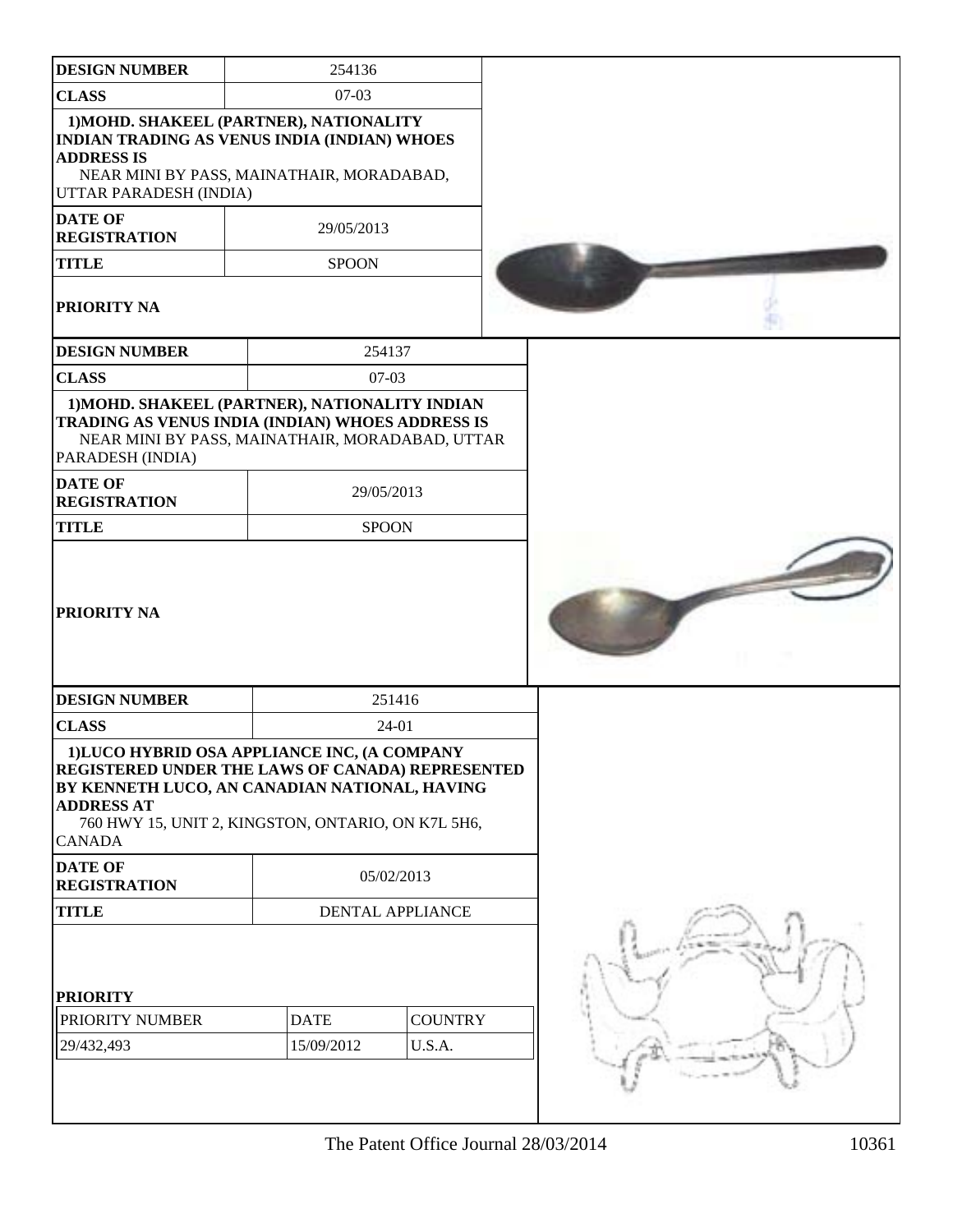| <b>DESIGN NUMBER</b>                                                                                                                                                                                                                                                          | 255267                                                                                                                                                                                             |  |
|-------------------------------------------------------------------------------------------------------------------------------------------------------------------------------------------------------------------------------------------------------------------------------|----------------------------------------------------------------------------------------------------------------------------------------------------------------------------------------------------|--|
| <b>CLASS</b>                                                                                                                                                                                                                                                                  | $09-03$                                                                                                                                                                                            |  |
| <b>INDIAN NATIONALS, HAVING OUR OFFICE AT</b><br>HYDERABAD-500072 ANDHRA PRADESH, INDIA                                                                                                                                                                                       | 1) M/S. PRATHIBHA BIOTECH, AN INDIAN PROPRIETARY FIRM WHOSE IS<br>PROPRIETOR SHRI. E. RAJASEKHARA REDDY S/O SHRI. SREE RAMI REDDY,<br>#5-36/249, PLOT NO. 148, 1ST FLOOR, MYTHRINAGAR, KUKATPALLI, |  |
| <b>DATE OF REGISTRATION</b>                                                                                                                                                                                                                                                   |                                                                                                                                                                                                    |  |
| <b>TITLE</b>                                                                                                                                                                                                                                                                  | <b>CONTAINER</b>                                                                                                                                                                                   |  |
| <b>PRIORITY NA</b>                                                                                                                                                                                                                                                            |                                                                                                                                                                                                    |  |
| <b>DESIGN NUMBER</b>                                                                                                                                                                                                                                                          | 254177                                                                                                                                                                                             |  |
| <b>CLASS</b>                                                                                                                                                                                                                                                                  | 08-07                                                                                                                                                                                              |  |
| MAHARASHTRA, INDIA                                                                                                                                                                                                                                                            | 1) MR. AMOL PATANGE AN INDIAN NATIONAL WHOSE ADDRESS IS<br>B/12, SHIRIN GARDENS, OPP. ITI, PARIHAR CHOWK, AUNDH, PUNE-411007,                                                                      |  |
| <b>DATE OF REGISTRATION</b>                                                                                                                                                                                                                                                   | 30/05/2013                                                                                                                                                                                         |  |
| <b>TITLE</b>                                                                                                                                                                                                                                                                  | <b>INTERLOCK</b>                                                                                                                                                                                   |  |
| PRIORITY NA                                                                                                                                                                                                                                                                   |                                                                                                                                                                                                    |  |
| <b>DESIGN NUMBER</b>                                                                                                                                                                                                                                                          | 251400                                                                                                                                                                                             |  |
| <b>CLASS</b>                                                                                                                                                                                                                                                                  | $08-06$                                                                                                                                                                                            |  |
| 1) JAYESHBHAI DINESHBHAI SOJITRA (ADULT, & INDIAN NATIONAL)<br>PROPRIETOR OF BALAJI INDUSTRIES (INDIAN PROPRIETORSHIP<br><b>CONCERN) HAVING PLACE OF BUSINESS AT:</b><br>VIRANI AGHAT, OPP: MANGAL PAN STREET, BALAJI ESTATE, OPP: PAWAN<br>INDUSTRIES RAJKOT-GUJARAT (INDIA) |                                                                                                                                                                                                    |  |
| <b>DATE OF REGISTRATION</b>                                                                                                                                                                                                                                                   | 05/02/2013                                                                                                                                                                                         |  |
| <b>TITLE</b>                                                                                                                                                                                                                                                                  | <b>HANDLE</b>                                                                                                                                                                                      |  |
| PRIORITY NA                                                                                                                                                                                                                                                                   |                                                                                                                                                                                                    |  |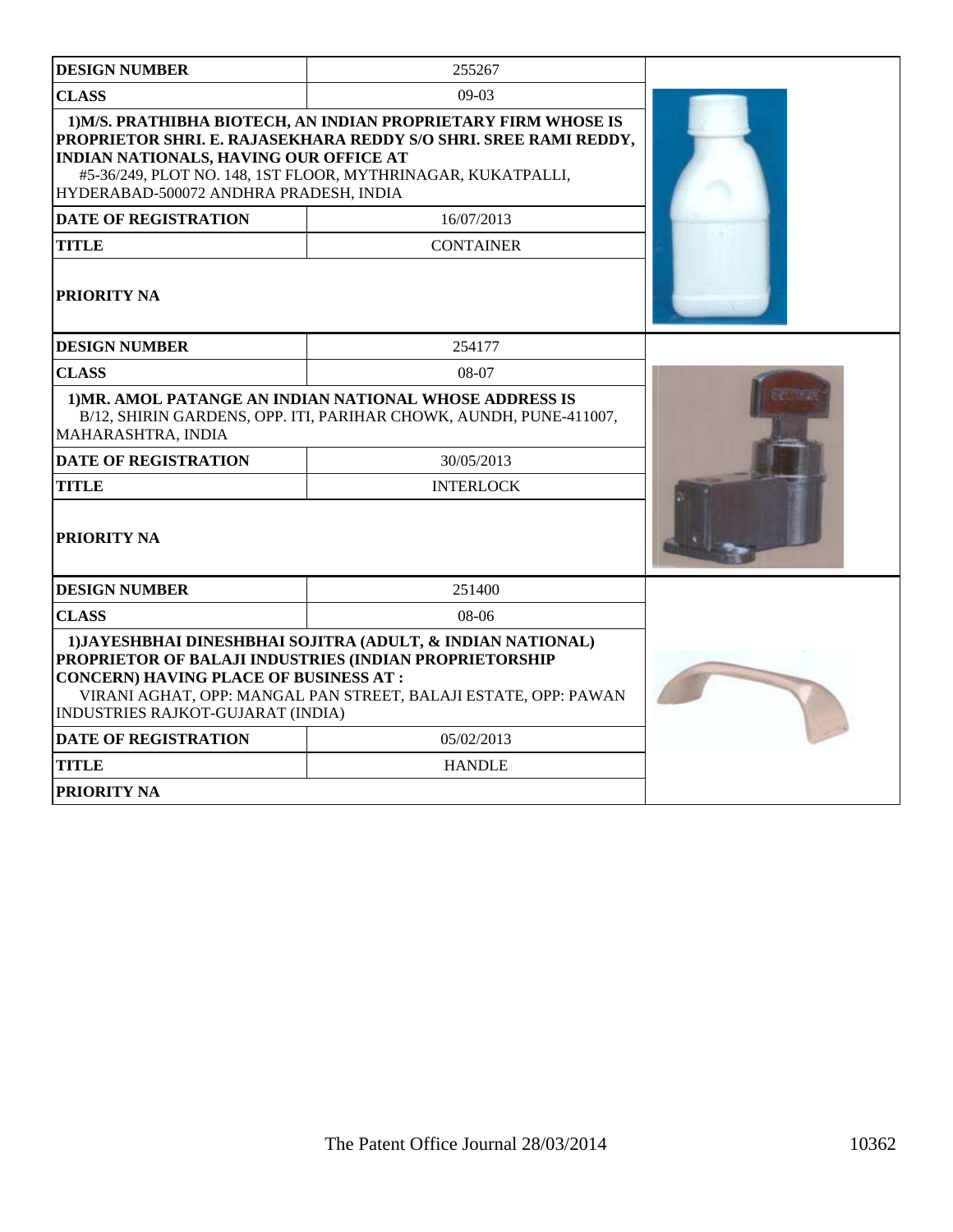| <b>DESIGN NUMBER</b>                                                                                                                                                                                                                                                      |             | 253967                                                |  |
|---------------------------------------------------------------------------------------------------------------------------------------------------------------------------------------------------------------------------------------------------------------------------|-------------|-------------------------------------------------------|--|
| <b>CLASS</b>                                                                                                                                                                                                                                                              |             | $09-01$                                               |  |
| 1) MAHINDRA OIL COMPANY (PROPRIETORSHIP FIRM),<br>C/O. (INDIA) 34/20 TIKRI KALAN, MUNDKA, NEAR-P.V.C. ROAD, DELHI-<br>110041(MR. SHIVBALOK)                                                                                                                               |             |                                                       |  |
| <b>DATE OF REGISTRATION</b>                                                                                                                                                                                                                                               | 20/05/2013  |                                                       |  |
| <b>TITLE</b>                                                                                                                                                                                                                                                              |             | <b>CONTAINER</b>                                      |  |
| PRIORITY NA                                                                                                                                                                                                                                                               |             |                                                       |  |
| <b>DESIGN NUMBER</b>                                                                                                                                                                                                                                                      |             | 256130                                                |  |
| <b>CLASS</b>                                                                                                                                                                                                                                                              |             | 26-06                                                 |  |
| 1) HONDA MOTOR CO., LTD., A JAPANESE CORPORATION, OF<br>1-1, MINAMI-AOYAMA 2-CHOME, MINATO-KU, TOKYO, 107-8556, JAPAN                                                                                                                                                     |             |                                                       |  |
| <b>DATE OF REGISTRATION</b>                                                                                                                                                                                                                                               |             | 30/08/2013                                            |  |
| <b>TITLE</b>                                                                                                                                                                                                                                                              |             | <b>REAR COMBINATION LAMP FOR</b><br><b>AUTOMOBILE</b> |  |
| <b>PRIORITY</b>                                                                                                                                                                                                                                                           |             |                                                       |  |
| PRIORITY NUMBER                                                                                                                                                                                                                                                           | <b>DATE</b> | <b>COUNTRY</b>                                        |  |
| 2013-005227                                                                                                                                                                                                                                                               | 08/03/2013  | <b>JAPAN</b>                                          |  |
| <b>DESIGN NUMBER</b>                                                                                                                                                                                                                                                      |             | 253294                                                |  |
| <b>CLASS</b>                                                                                                                                                                                                                                                              |             | 23-01                                                 |  |
| 1) RAJHANS CHEMICALS & PLASTIC INDUSTRIES, B-70/76, DSIDC<br>INDUSTRIAL AREA, LAWRENCE ROAD, DELHI-110035, INDIA.<br>(AN INDIAN PARTNERSHIP FIRM WHOSE PARTNERS ARE :- SH. SANJEEV<br>JAIN AND SMT. SHAKUNTLA DEVI JAIN AN INDIAN NATIONAL OF THE ABOVE<br><b>ADDRESS</b> |             |                                                       |  |
| 22/04/2013<br><b>DATE OF REGISTRATION</b>                                                                                                                                                                                                                                 |             |                                                       |  |
| <b>TITLE</b>                                                                                                                                                                                                                                                              |             | <b>WATER NOZZLE</b>                                   |  |
| PRIORITY NA                                                                                                                                                                                                                                                               |             |                                                       |  |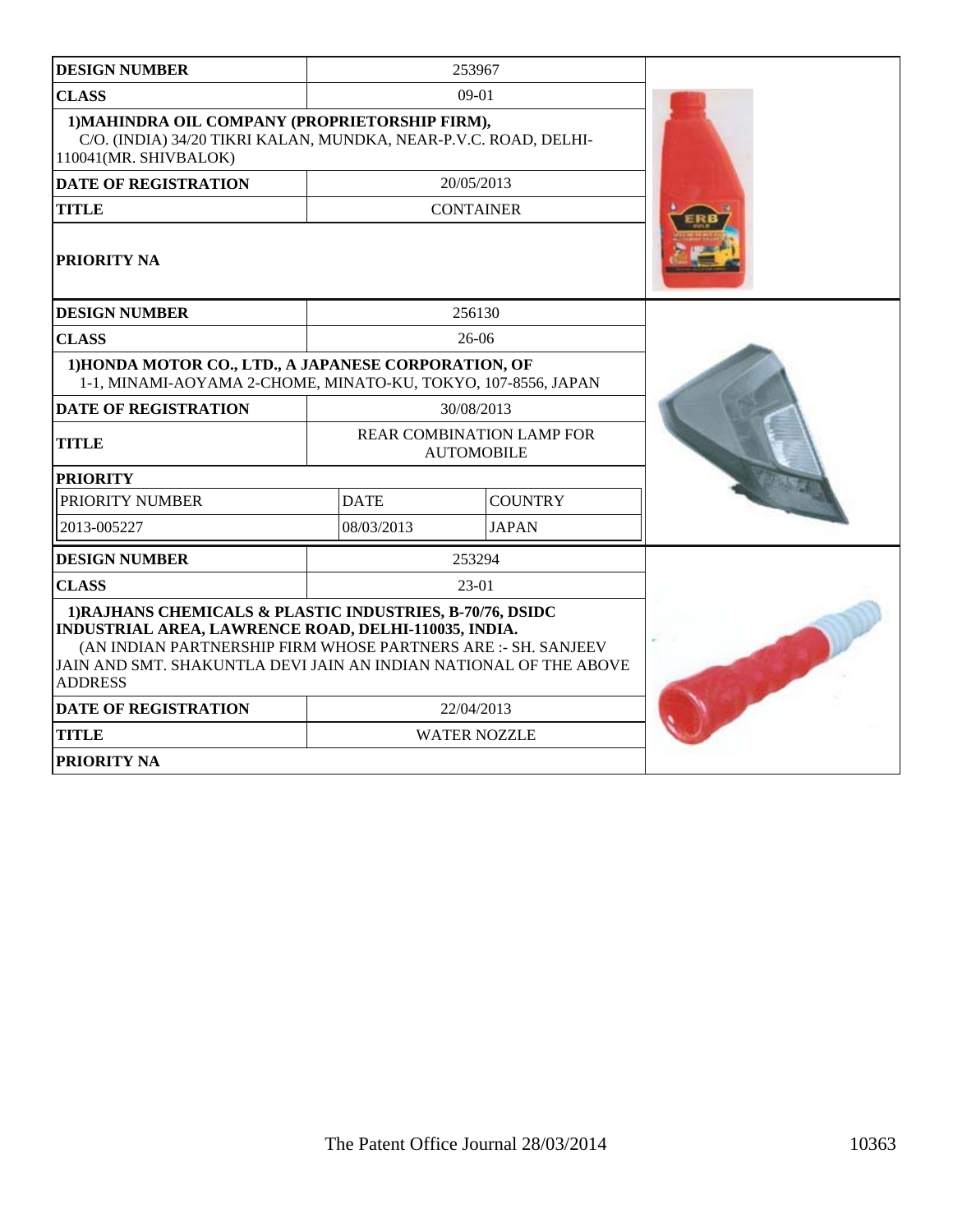| <b>DESIGN NUMBER</b>                                                                                                                                                                                                                                                                                      |                    | 254067         |  |
|-----------------------------------------------------------------------------------------------------------------------------------------------------------------------------------------------------------------------------------------------------------------------------------------------------------|--------------------|----------------|--|
| <b>CLASS</b>                                                                                                                                                                                                                                                                                              |                    |                |  |
| 1) KONINKLIJKE PHILIPS N.V., A COMPANY ORGANIZED AND EXISTING<br>UNDER THE LAWS OF THE KINGDOM OF THE NETHERLANDS, RESIDING AT<br>EINDHOVEN,<br>WHOSE POST-OFFICE ADDRESS IS HIGH TECH CAMPUS 5, 5656 AE<br>EINDHOVEN, THE NETHERLANDS                                                                    |                    |                |  |
| <b>DATE OF REGISTRATION</b>                                                                                                                                                                                                                                                                               |                    | 24/05/2013     |  |
| <b>TITLE</b>                                                                                                                                                                                                                                                                                              |                    | <b>JUICER</b>  |  |
| <b>PRIORITY</b>                                                                                                                                                                                                                                                                                           |                    |                |  |
| PRIORITY NUMBER                                                                                                                                                                                                                                                                                           | <b>DATE</b>        | <b>COUNTRY</b> |  |
| 002143032-0001                                                                                                                                                                                                                                                                                            | 27/11/2012         | <b>OHIM</b>    |  |
| <b>DESIGN NUMBER</b>                                                                                                                                                                                                                                                                                      |                    | 254143         |  |
| <b>CLASS</b>                                                                                                                                                                                                                                                                                              |                    | $09-01$        |  |
| 1) MR. FAROOQ USMAN BATLIWALA TRADING AS M/S SIKO BOTTLE<br><b>CENTRE HAVING ADDRESS AT,</b><br>M/S SIKO BOTTLE CENTRE, 12, MAVANI MANSION COMPOUND, NAWROOJI<br>HILL ROAD NO. 1, SHED NO. 19, DONGRI, MUMBAI-400009, INDIA<br><b>DATE OF REGISTRATION</b><br>29/05/2013<br><b>TITLE</b><br><b>BOTTLE</b> |                    |                |  |
| <b>PRIORITY NA</b><br><b>DESIGN NUMBER</b>                                                                                                                                                                                                                                                                |                    | 256845         |  |
| <b>CLASS</b>                                                                                                                                                                                                                                                                                              |                    | 23-04          |  |
| 1) CROMPTON GREAVES LIMITED,<br>CG HOUSE, 6TH FLOOR, DR. ANNIE BESANT ROAD, WORLI, MUMBAI - 400030,<br>MAHARASHTRA, INDIA; AN INDIAN COMPANY                                                                                                                                                              |                    |                |  |
| <b>DATE OF REGISTRATION</b>                                                                                                                                                                                                                                                                               | 26/09/2013         |                |  |
| <b>TITLE</b>                                                                                                                                                                                                                                                                                              | <b>CEILING FAN</b> |                |  |
| PRIORITY NA                                                                                                                                                                                                                                                                                               |                    |                |  |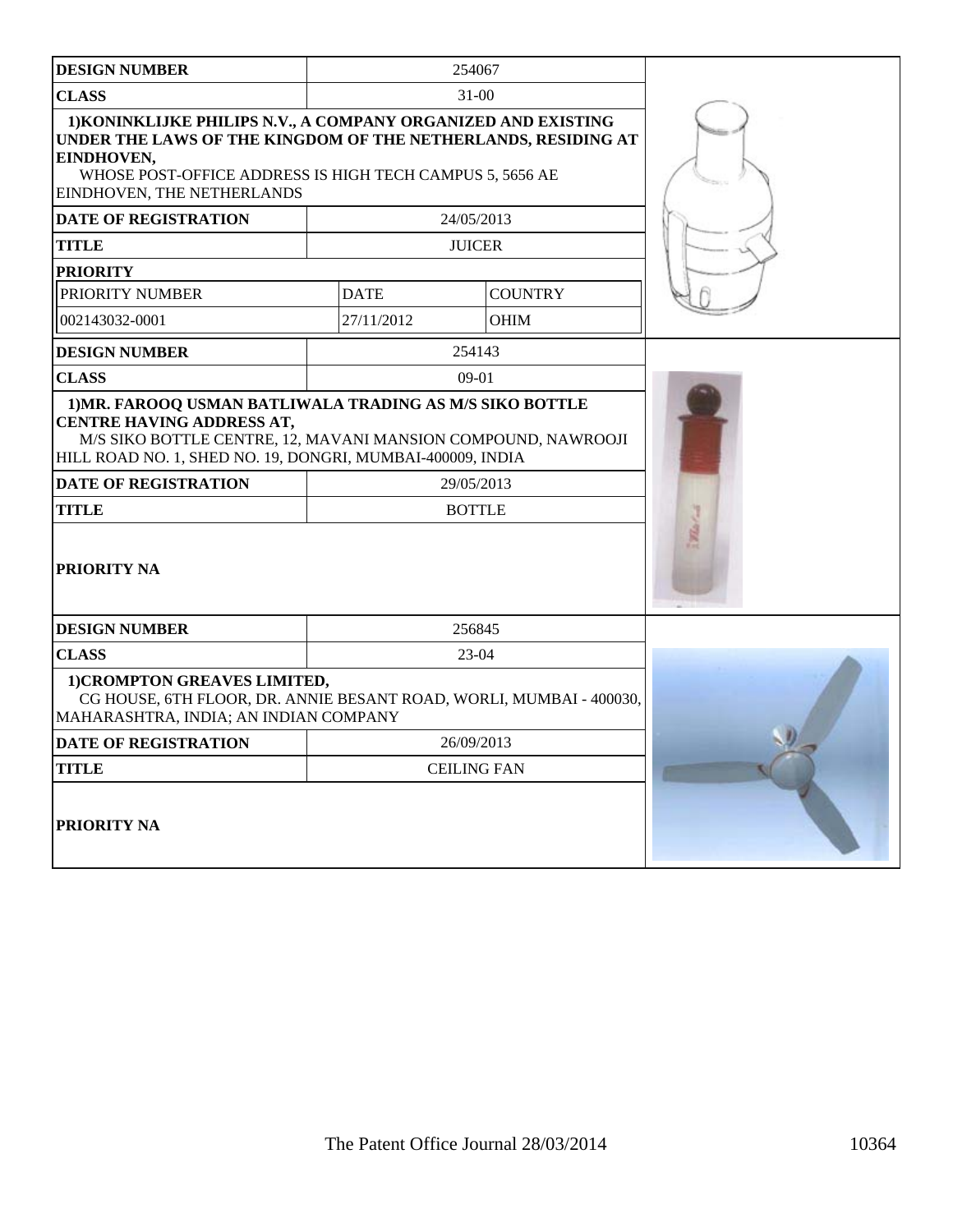| <b>DESIGN NUMBER</b>                                                                                                                                                                                                             |                          | 251547             |  |
|----------------------------------------------------------------------------------------------------------------------------------------------------------------------------------------------------------------------------------|--------------------------|--------------------|--|
| <b>CLASS</b>                                                                                                                                                                                                                     |                          |                    |  |
| 1) SABIC INNOVATIVE PLASTICS IP B.V., OF THE ADDRESS<br>PLASTICSLAAN 1, 4612 PX BERGEN OP ZOOM, THE NETHERLANDS                                                                                                                  |                          |                    |  |
| <b>DATE OF REGISTRATION</b>                                                                                                                                                                                                      |                          | 11/02/2013         |  |
| <b>TITLE</b>                                                                                                                                                                                                                     | <b>ROAD BARRIER UNIT</b> |                    |  |
| <b>PRIORITY</b>                                                                                                                                                                                                                  |                          |                    |  |
| PRIORITY NUMBER                                                                                                                                                                                                                  | <b>DATE</b>              | <b>COUNTRY</b>     |  |
| 29/429,580                                                                                                                                                                                                                       | 14/08/2012               | U.S.A.             |  |
|                                                                                                                                                                                                                                  |                          |                    |  |
| <b>DESIGN NUMBER</b>                                                                                                                                                                                                             |                          | 256722             |  |
| <b>CLASS</b>                                                                                                                                                                                                                     |                          | $11 - 01$          |  |
| 1) INDERJIT KAUR ARORA, PROPRIETRESS, M/S. NIKKI ARORA FINE<br><b>JEWELLERY, HAVING HER ADDRESS AT</b><br>B-507, MANJU MAHAL, PALI HILL, NARGIS DUTT ROAD, BANDRA (WEST),<br>MUMBAI-400050, MAHARASHTRA, INDIA (INDIAN NATIONAL) |                          |                    |  |
| DATE OF REGISTRATION                                                                                                                                                                                                             |                          | 24/09/2013         |  |
| <b>TITLE</b>                                                                                                                                                                                                                     |                          | EAR RING JEWELLERY |  |
| <b>PRIORITY NA</b>                                                                                                                                                                                                               |                          |                    |  |
| <b>DESIGN NUMBER</b>                                                                                                                                                                                                             |                          | 254093             |  |
| <b>CLASS</b>                                                                                                                                                                                                                     |                          | 07-02              |  |
| 1) STRIX LIMITED, A BRITISH COMPANY,<br>OF FORREST HOUSE, RONALDSWAY, ISLE OF MAN IM9 2RG, GREAT<br><b>BRITAIN</b>                                                                                                               |                          |                    |  |
| <b>DATE OF REGISTRATION</b>                                                                                                                                                                                                      |                          | 27/05/2013         |  |
| <b>TITLE</b>                                                                                                                                                                                                                     | <b>CORDLESS KETTLE</b>   |                    |  |
| <b>PRIORITY</b>                                                                                                                                                                                                                  |                          |                    |  |
| PRIORITY NUMBER                                                                                                                                                                                                                  | <b>DATE</b>              | <b>COUNTRY</b>     |  |
| 002143792-0001                                                                                                                                                                                                                   | 28/11/2012               | OHIM               |  |
|                                                                                                                                                                                                                                  |                          |                    |  |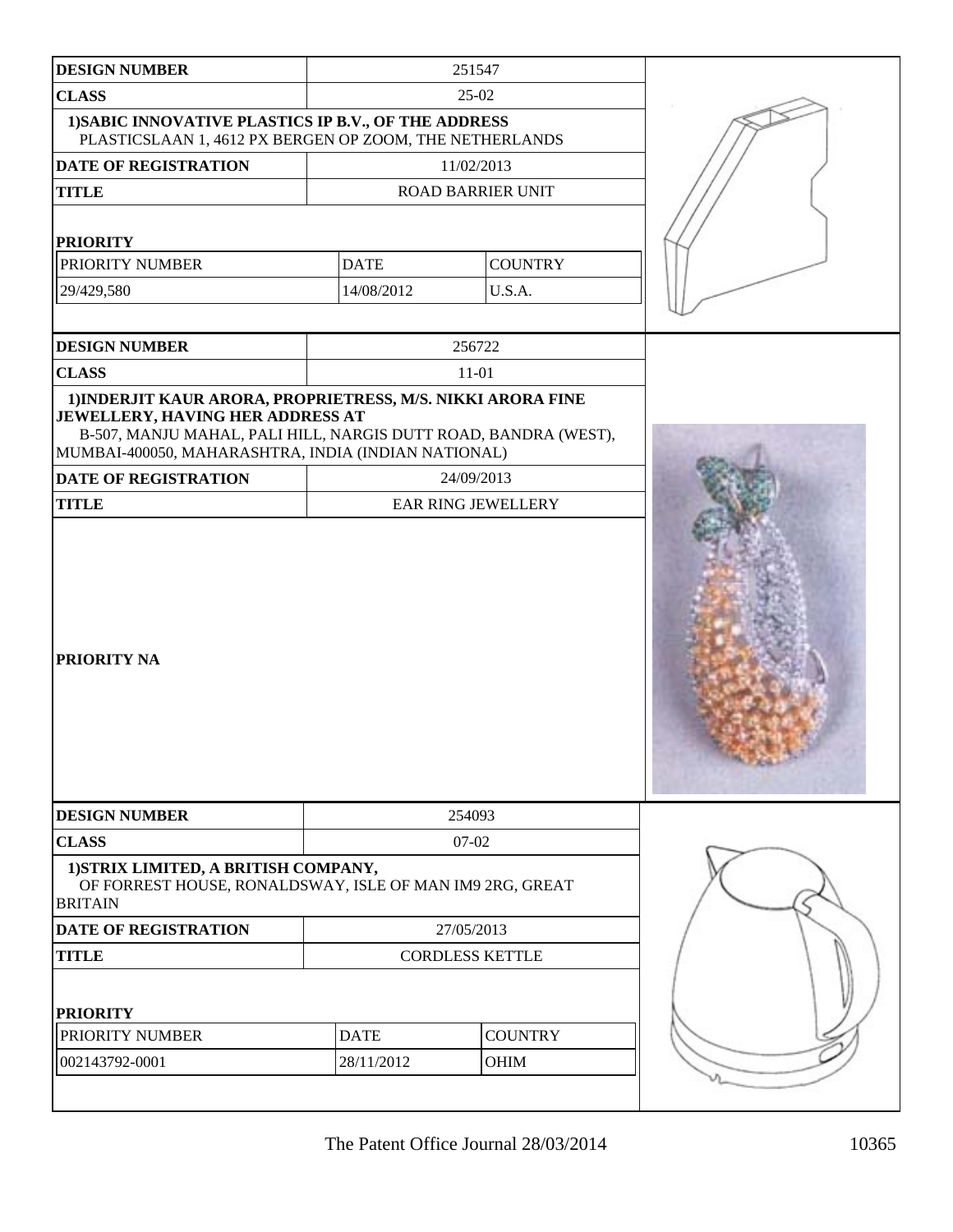| <b>DESIGN NUMBER</b>                                                                                                                                                                                                                                     | 252711                              |            |                              |  |
|----------------------------------------------------------------------------------------------------------------------------------------------------------------------------------------------------------------------------------------------------------|-------------------------------------|------------|------------------------------|--|
| <b>CLASS</b>                                                                                                                                                                                                                                             | $12 - 16$                           |            |                              |  |
| 1) HYVA HOLDING B.V. OF THE ADDRESS<br>ONDERNEMINGSWEG 1, NL-2404 HM ALPHEN AAN DEN RIJN, THE<br><b>NETHERLANDS</b>                                                                                                                                      |                                     |            |                              |  |
| <b>DATE OF REGISTRATION</b>                                                                                                                                                                                                                              |                                     | 28/03/2013 |                              |  |
| <b>TITLE</b>                                                                                                                                                                                                                                             |                                     |            | <b>CYLINDER FOR VEHICLES</b> |  |
| <b>PRIORITY</b>                                                                                                                                                                                                                                          |                                     |            |                              |  |
| PRIORITY NUMBER                                                                                                                                                                                                                                          | <b>DATE</b>                         |            | <b>COUNTRY</b>               |  |
| 002209940                                                                                                                                                                                                                                                | 27/03/2013                          |            | <b>OHIM</b>                  |  |
| <b>DESIGN NUMBER</b>                                                                                                                                                                                                                                     |                                     | 252579     |                              |  |
| <b>CLASS</b>                                                                                                                                                                                                                                             |                                     | $15-02$    |                              |  |
| 1) BITZER KUEHLMASCHINENBAU GMBH, A LIMITED LIABILITY<br><b>COMPANY INCORPORATED UNDER THE LAWS OF GERMANY, OF THE</b><br><b>ADDRESS</b><br>ESCHENBRUENNLESTRASSE 15, 71065 SINDELFINGEN, GERMANY<br><b>DATE OF REGISTRATION</b>                         |                                     |            |                              |  |
| <b>TITLE</b>                                                                                                                                                                                                                                             | <b>COMPRESSOR</b>                   |            |                              |  |
| <b>PRIORITY</b>                                                                                                                                                                                                                                          |                                     |            |                              |  |
| PRIORITY NUMBER                                                                                                                                                                                                                                          | <b>COUNTRY</b><br><b>DATE</b>       |            |                              |  |
| 002198689-0003                                                                                                                                                                                                                                           | 08/03/2013<br><b>EUROPEAN UNION</b> |            |                              |  |
| <b>DESIGN NUMBER</b>                                                                                                                                                                                                                                     |                                     | 256721     |                              |  |
| <b>CLASS</b>                                                                                                                                                                                                                                             |                                     | $11-01$    |                              |  |
| 1) INDERJIT KAUR ARORA, PROPRIETRESS, M/S. NIKKI ARORA FINE<br>JEWELLERY, HAVING HER ADDRESS AT<br>B-507, MANJU MAHAL, PALI HILL, NARGIS DUTT ROAD, BANDRA (WEST),<br>MUMBAI-400050, MAHARASHTRA, INDIA (INDIAN NATIONAL)<br><b>DATE OF REGISTRATION</b> |                                     |            |                              |  |
| TITLE                                                                                                                                                                                                                                                    | 24/09/2013<br>NECKLACE JEWELLERY    |            |                              |  |
| <b>PRIORITY NA</b>                                                                                                                                                                                                                                       |                                     |            |                              |  |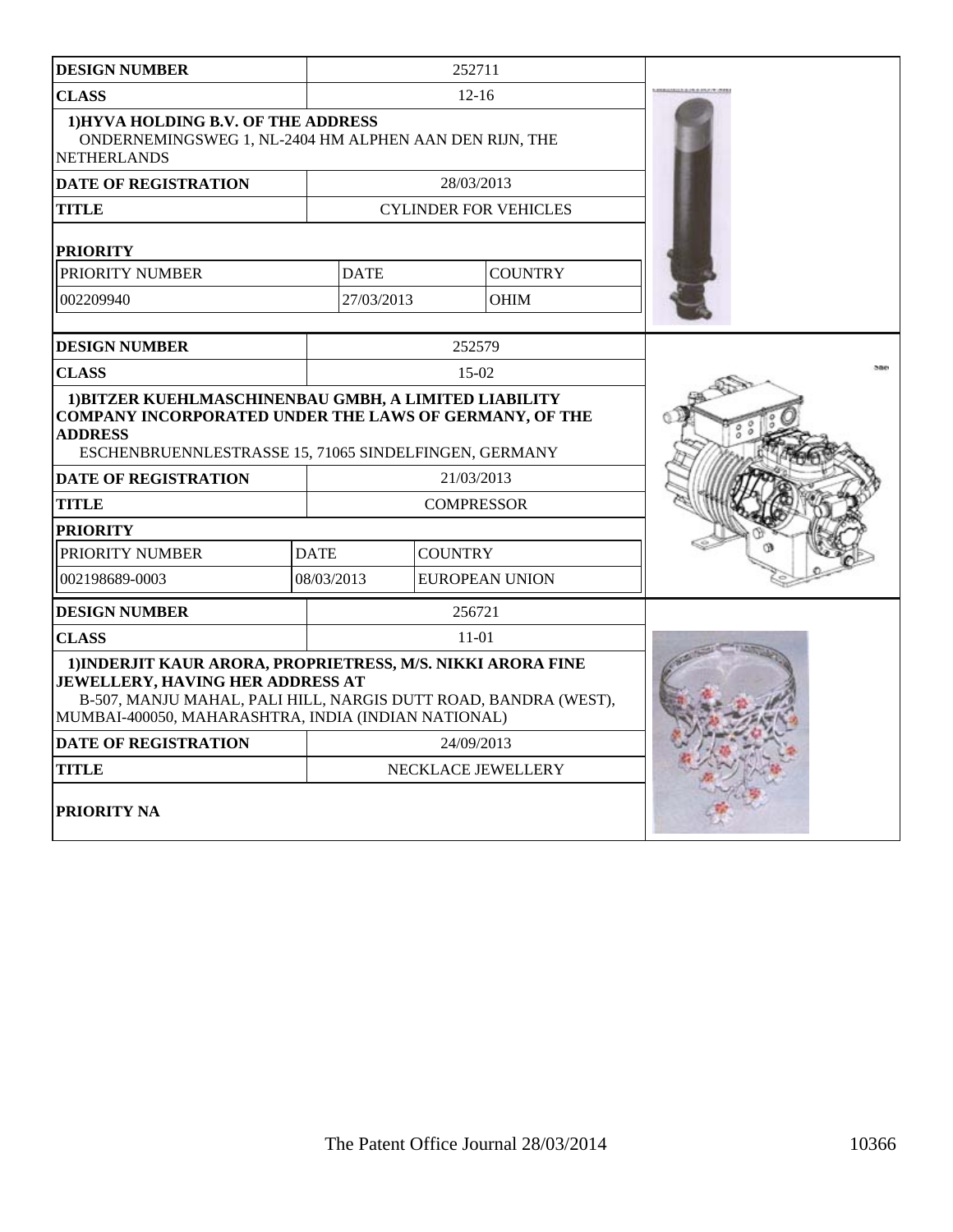| <b>DESIGN NUMBER</b>                                                                                                                                                                                                      |                        | 251574         |  |
|---------------------------------------------------------------------------------------------------------------------------------------------------------------------------------------------------------------------------|------------------------|----------------|--|
| <b>CLASS</b>                                                                                                                                                                                                              | $14 - 01$              |                |  |
| 1) HARDIP SINGH, TRADING AS SIMAR ENCLOSURES HAVING OFFICE AT<br>2816/1, JAMMU COLONY, STREET NO. 1, NEAR PREET PALACE, LUDHIANA,<br>INDIA, AN INDIAN NATIONAL                                                            |                        |                |  |
| <b>DATE OF REGISTRATION</b>                                                                                                                                                                                               |                        |                |  |
| <b>TITLE</b>                                                                                                                                                                                                              | <b>BOX FOR SPEAKER</b> |                |  |
| <b>PRIORITY NA</b>                                                                                                                                                                                                        |                        |                |  |
| <b>DESIGN NUMBER</b>                                                                                                                                                                                                      |                        | 256724         |  |
| <b>CLASS</b>                                                                                                                                                                                                              | $11 - 01$              |                |  |
| 1) INDERJIT KAUR ARORA, PROPRIETRESS, M/S. NIKKI ARORA FINE<br>JEWELLERY, HAVING HER ADDRESS AT<br>B-507, MANJU MAHAL, PALI HILL, NARGIS DUTT ROAD, BANDRA (WEST),<br>MUMBAI-400050, MAHARASHTRA, INDIA (INDIAN NATIONAL) |                        |                |  |
| <b>DATE OF REGISTRATION</b>                                                                                                                                                                                               | 24/09/2013             |                |  |
| <b>TITLE</b>                                                                                                                                                                                                              | EAR RING JEWELLERY     |                |  |
| <b>PRIORITY NA</b>                                                                                                                                                                                                        |                        |                |  |
| <b>DESIGN NUMBER</b>                                                                                                                                                                                                      | 252715                 |                |  |
| <b>CLASS</b>                                                                                                                                                                                                              |                        | $12 - 16$      |  |
| 1) HYVA HOLDING B.V. OF THE ADDRESS<br>ONDERNEMINGSWEG 1, NL-2404 HM ALPHEN AAN DEN RIJN, THE<br><b>NETHERLANDS</b>                                                                                                       |                        |                |  |
| <b>DATE OF REGISTRATION</b><br>28/03/2013                                                                                                                                                                                 |                        |                |  |
| <b>TITLE</b><br>OIL TANK FOR VEHICLES                                                                                                                                                                                     |                        |                |  |
| <b>PRIORITY</b>                                                                                                                                                                                                           |                        |                |  |
| PRIORITY NUMBER                                                                                                                                                                                                           | <b>DATE</b>            | <b>COUNTRY</b> |  |
| 002209940                                                                                                                                                                                                                 | 27/03/2013             | <b>OHIM</b>    |  |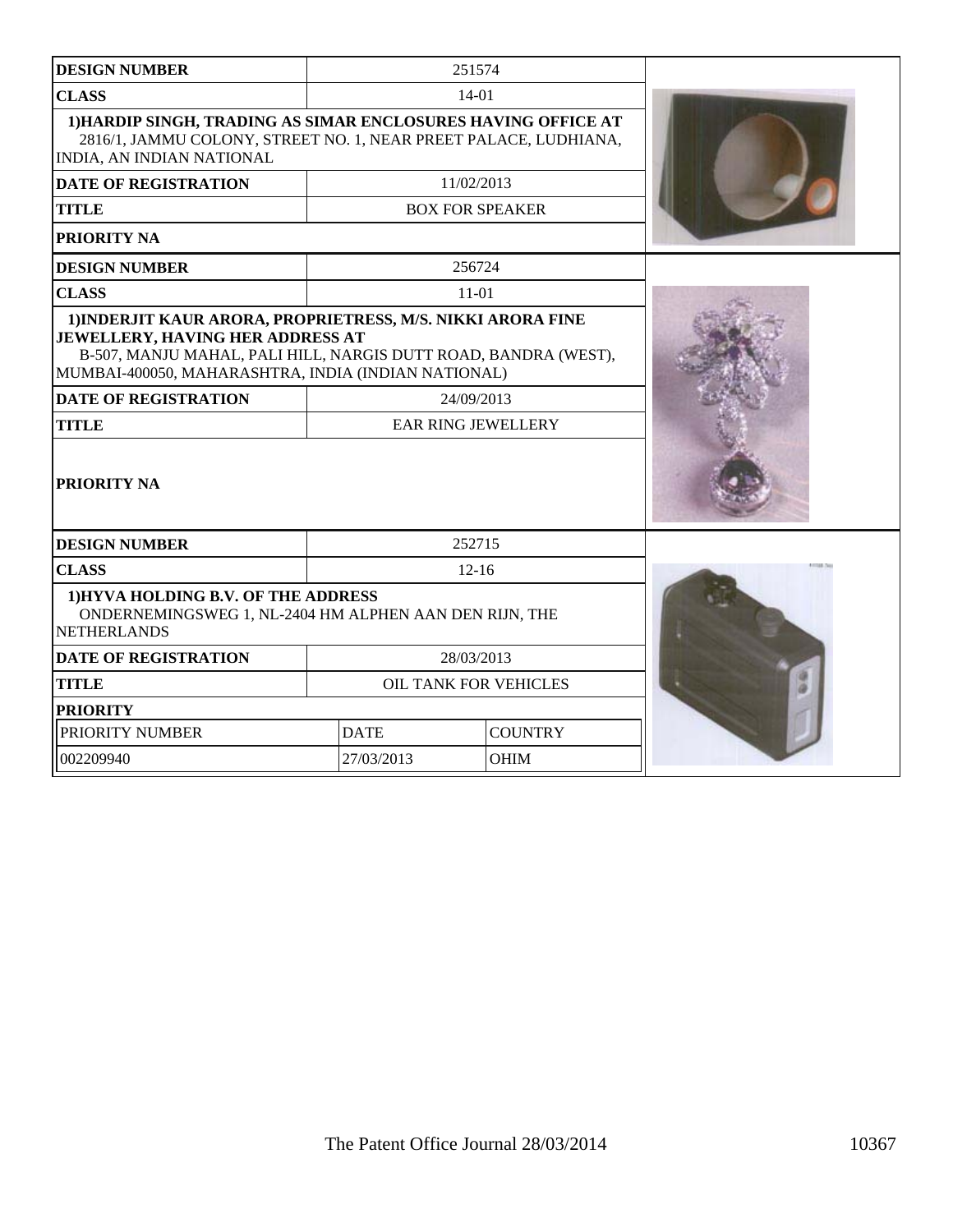| <b>DESIGN NUMBER</b>                                                                                                                                                                                                                                                                                                                                                                                                                |             | 254735                    |                |
|-------------------------------------------------------------------------------------------------------------------------------------------------------------------------------------------------------------------------------------------------------------------------------------------------------------------------------------------------------------------------------------------------------------------------------------|-------------|---------------------------|----------------|
| <b>CLASS</b>                                                                                                                                                                                                                                                                                                                                                                                                                        |             | $03-01$                   |                |
| 1) MA DESIGN INDIA PRIVATE LIMITED, A COMPANY INCORPORATED IN<br><b>INDIA HAVING ITS PRINCIPAL PLACE OF BUSINESS AT</b><br>A-41, SECTOR-80, PHASE-II, NOIDA-201305, U.P. INDIA                                                                                                                                                                                                                                                      |             |                           |                |
| <b>DATE OF REGISTRATION</b>                                                                                                                                                                                                                                                                                                                                                                                                         |             | 25/06/2013                |                |
| <b>TITLE</b>                                                                                                                                                                                                                                                                                                                                                                                                                        |             | <b>BOX (FOR WATCHES)</b>  |                |
| <b>PRIORITY NA</b>                                                                                                                                                                                                                                                                                                                                                                                                                  |             |                           |                |
| <b>DESIGN NUMBER</b>                                                                                                                                                                                                                                                                                                                                                                                                                |             | 252658                    |                |
| <b>CLASS</b>                                                                                                                                                                                                                                                                                                                                                                                                                        |             | $09-01$                   |                |
| 1) FENDI ADELE S.R.L. WHOSE ADDRESS IS<br>VIA FLAMINIA, 968, 00189 ROMA, ITALY, NATIONALITY ITALIAN                                                                                                                                                                                                                                                                                                                                 |             |                           |                |
| <b>DATE OF REGISTRATION</b>                                                                                                                                                                                                                                                                                                                                                                                                         |             | 26/03/2013                |                |
| <b>TITLE</b>                                                                                                                                                                                                                                                                                                                                                                                                                        |             | <b>BOTTLE</b>             |                |
| <b>PRIORITY</b>                                                                                                                                                                                                                                                                                                                                                                                                                     |             |                           |                |
| PRIORITY NUMBER                                                                                                                                                                                                                                                                                                                                                                                                                     | <b>DATE</b> | <b>COUNTRY</b>            |                |
| DM/080039                                                                                                                                                                                                                                                                                                                                                                                                                           | 30/01/2013  | <b>WIPO</b>               |                |
| <b>DESIGN NUMBER</b>                                                                                                                                                                                                                                                                                                                                                                                                                |             | 254529                    |                |
| <b>CLASS</b>                                                                                                                                                                                                                                                                                                                                                                                                                        |             | $08-07$                   |                |
| 1) EAGLE STAR INDUSTRIES, A/1302, ADARSH REGAL, ADARSH NAGAR,<br>OFF: MARVE ROAD, MALAD WEST, MUMBAI-400064, MAHARASHTRA, INDIA,<br>A PARTNERSHIP FIRM REGISTERED UNDER THE INDIAN PARTNERSHIP<br>ACT, WHOSE PARTNERS ARE (1) SHRI SANJAY HANSRAJ GAJARIA, (2) SHRI<br>HANSRAJ JERAM GAJARIA, (3) SMT. DIPTI SANJAY GAJARIA,<br>(4) SMT. GEETA HANSRAJ GAJARIA, ALL OF INDIAN NATIONALITY, ALL<br><b>RESIDENTS OF ABOVE ADDRESS</b> |             |                           |                |
| <b>DATE OF REGISTRATION</b>                                                                                                                                                                                                                                                                                                                                                                                                         |             | 17/06/2013                | RSPECTIVE VIEW |
| <b>TITLE</b>                                                                                                                                                                                                                                                                                                                                                                                                                        |             | LATCH FOR CASEMENT WINDOW |                |
| PRIORITY NA                                                                                                                                                                                                                                                                                                                                                                                                                         |             |                           |                |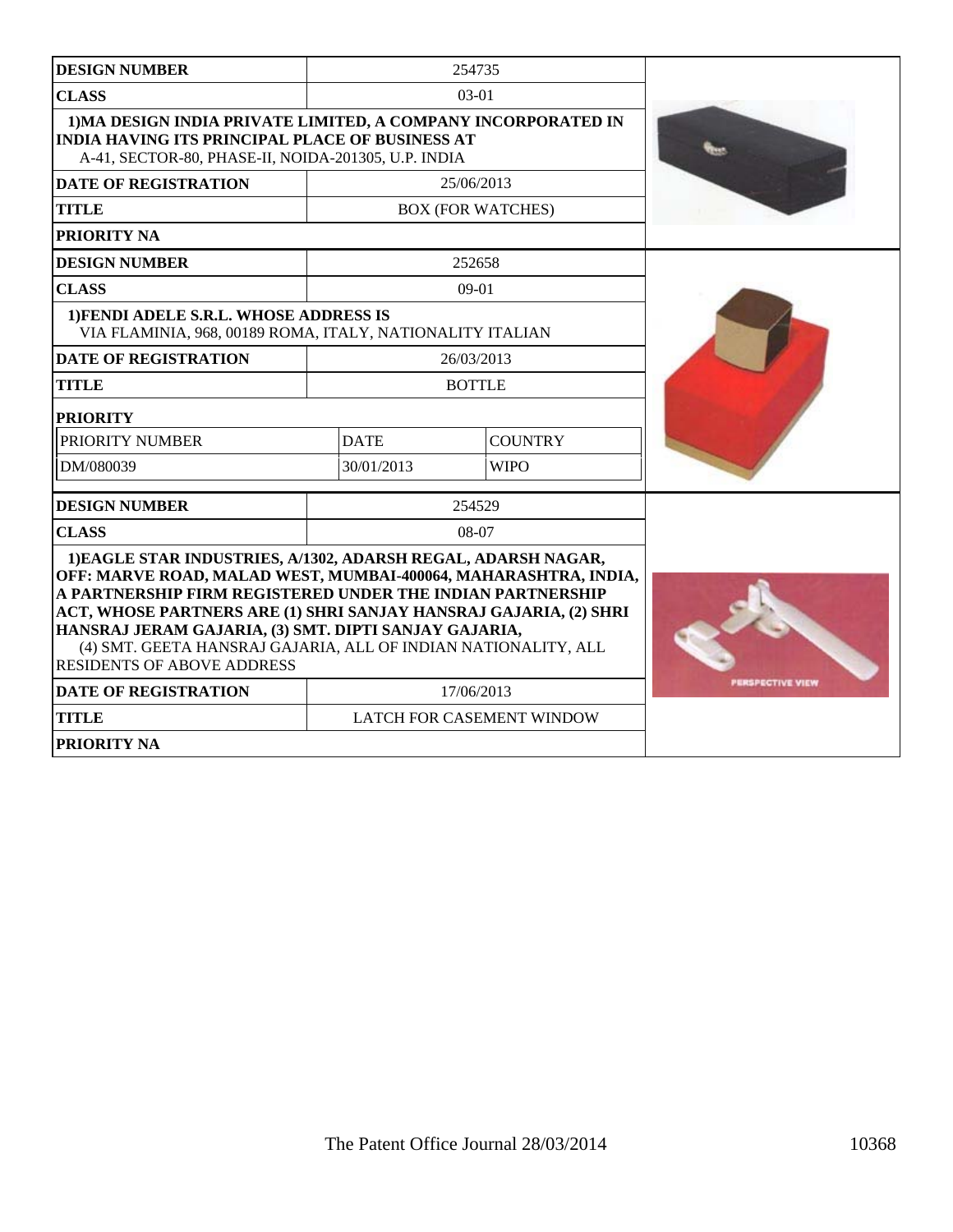| <b>DESIGN NUMBER</b>                                                                                                                    |             | 255233                    |                          |  |
|-----------------------------------------------------------------------------------------------------------------------------------------|-------------|---------------------------|--------------------------|--|
| <b>CLASS</b>                                                                                                                            |             | 14-02                     |                          |  |
| 1) DWS S.R.L., A LIMITED LIABILITY COMPANY EXISTING UNDER<br>THE LAWS OF ITALY,<br>36010 ZANE' (VICENZA), VIA LAGO DI LEVICO, 3, ITALY. |             |                           |                          |  |
| <b>DATE OF REGISTRATION</b>                                                                                                             |             | 15/07/2013                |                          |  |
| <b>TITLE</b>                                                                                                                            |             | STEREOLITHOGRAPHY MACHINE |                          |  |
| <b>PRIORITY</b>                                                                                                                         |             |                           |                          |  |
| PRIORITY NUMBER                                                                                                                         | <b>DATE</b> | <b>COUNTRY</b>            |                          |  |
| 002185736                                                                                                                               | 18/02/2013  | <b>EUROPEAN UNION</b>     |                          |  |
|                                                                                                                                         |             |                           |                          |  |
| <b>DESIGN NUMBER</b>                                                                                                                    |             | 252564                    |                          |  |
| <b>CLASS</b>                                                                                                                            |             | $07 - 03$                 |                          |  |
| 1) MUDITA MULL, OF<br>MULL BUILDINGS, 4, ASHOK MARG, LUCKNOW-226001,<br><b>INDIA, AN INDIAN CITIZEN</b>                                 |             |                           |                          |  |
| <b>DATE OF</b><br><b>REGISTRATION</b>                                                                                                   |             | 20/03/2013                |                          |  |
| <b>TITLE</b>                                                                                                                            |             | <b>KNIFE</b>              |                          |  |
| <b>PRIORITY NA</b>                                                                                                                      |             |                           |                          |  |
| <b>DESIGN NUMBER</b>                                                                                                                    |             |                           | 252009                   |  |
| <b>CLASS</b>                                                                                                                            |             | $09-05$                   |                          |  |
| 1)CONAGRA FOODS RDM, INC. A US CORPORATION,<br>ONE CONAGRA DRIVE, OMAHA, NEBRASKA 68102, USA                                            |             |                           |                          |  |
| <b>DATE OF REGISTRATION</b>                                                                                                             |             | 04/03/2013                |                          |  |
| <b>TITLE</b>                                                                                                                            |             | <b>FOOD POUCH</b>         |                          |  |
| <b>PRIORITY</b><br>PRIORITY NUMBER<br>29/431,805                                                                                        |             | <b>DATE</b><br>11/09/2012 | <b>COUNTRY</b><br>U.S.A. |  |